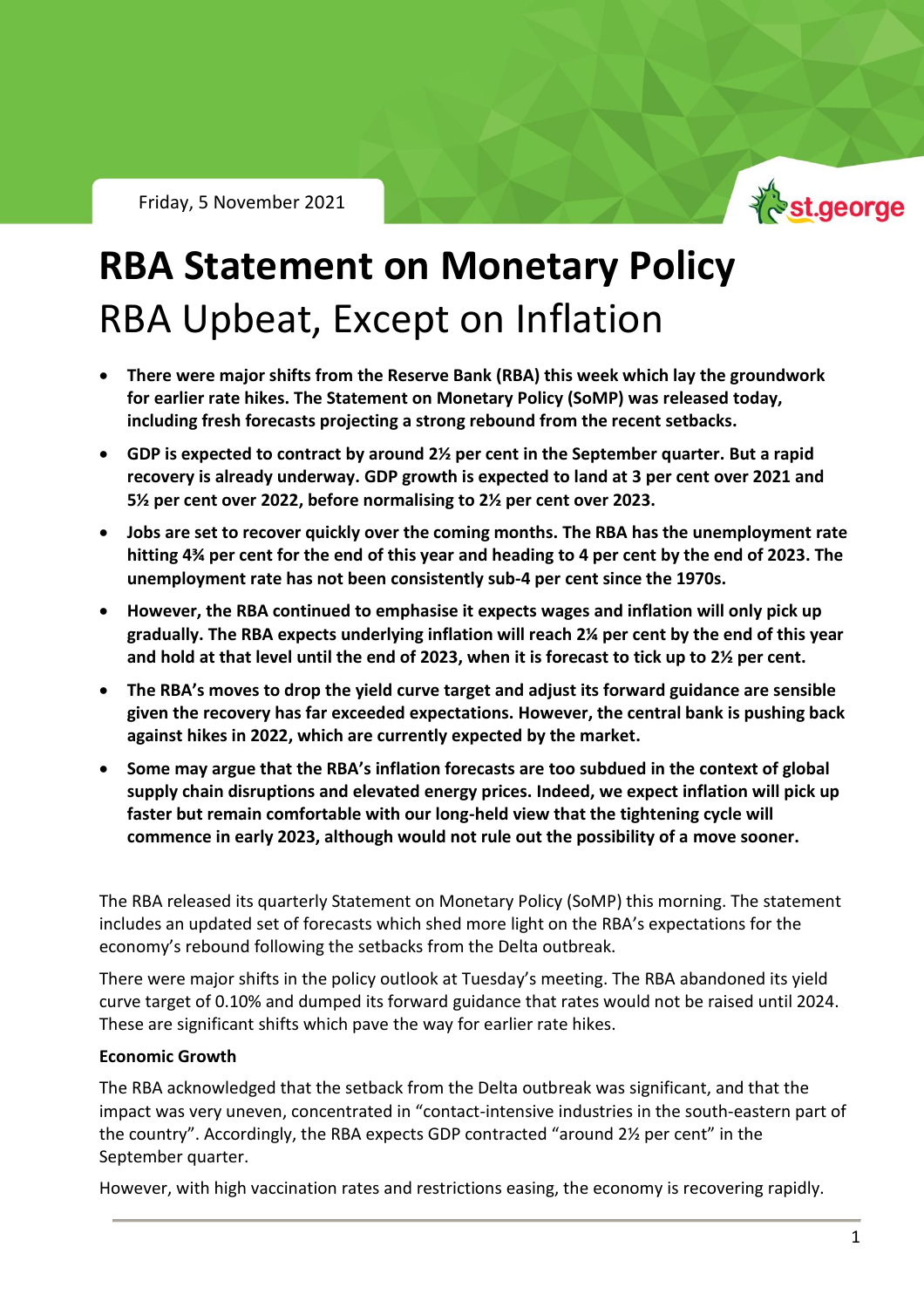GDP growth for 2021 was revised down 1 percentage point to 3 per cent (the RBA had forecast 4<sup>34</sup> per cent growth before the Delta outbreak). However, GDP growth over 2022 was revised up to 5½ per cent, reflecting the strong rebound expected next year, led by a rapid recovery in consumer spending. In addition, dwelling investment has also turned around after it was temporarily hindered by restrictions on construction. Business investment is also expected to pick up, resuming the recovery that was underway ahead of the Delta outbreak. In 2023, GDP growth is expected to return to 2½ per cent which is closer to pre-pandemic averages.

| Per cent                         |                   |                    |                  |                    |                                  |                    |
|----------------------------------|-------------------|--------------------|------------------|--------------------|----------------------------------|--------------------|
|                                  | <b>Year-ended</b> |                    |                  |                    |                                  |                    |
|                                  | June<br>2021      | <b>Dec</b><br>2021 | June<br>2022     | <b>Dec</b><br>2022 | June<br>2023                     | <b>Dec</b><br>2023 |
| GDP growth                       | 9.6               | 3                  | $\overline{4}$   | $5\frac{1}{2}$     | $3\frac{1}{4}$                   | $2\frac{1}{2}$     |
| (previous)                       | $(9\frac{1}{2})$  | (4)                | $(4\frac{1}{2})$ | $(4\frac{1}{4})$   | (2 <sup>3</sup> / <sub>4</sub> ) | (21/2)             |
| Unemployment rate <sup>(b)</sup> | 5.1               | $4\frac{3}{4}$     | $4\frac{1}{2}$   | $4\frac{1}{4}$     | 4                                | 4                  |
| (previous)                       |                   | (5)                | $(4\frac{1}{2})$ | $(4\frac{1}{4})$   | $(4\frac{1}{4})$                 | (4)                |
| <b>CPI</b> inflation             | 3.8               | $3\frac{1}{4}$     | $2\frac{3}{4}$   | $2\frac{1}{4}$     | $2\frac{1}{4}$                   | $2\frac{1}{2}$     |
| (previous)                       |                   | $(2\frac{1}{2})$   | $(1\frac{1}{2})$ | (13/4)             | (2)                              | $(2\frac{1}{4})$   |
| Trimmed mean<br>inflation        | 1.6               | $2\frac{1}{4}$     | $2\frac{1}{4}$   | $2\frac{1}{4}$     | $2\frac{1}{4}$                   | $2\frac{1}{2}$     |
| (previous)                       |                   | (13/4)             | $(1\frac{1}{2})$ | (13/4)             | (2)                              | $(2\frac{1}{4})$   |
|                                  | Year-average      |                    |                  |                    |                                  |                    |
|                                  | 2020/21           | 2021               | 2021/22          | 2022               | 2022/23                          | 2023               |
| GDP growth                       | 1.4               | $4\frac{1}{4}$     | $3\frac{1}{4}$   | 5                  | 5                                | 3                  |
| (previous)                       | $(1\frac{1}{4})$  | (43/4)             | $(4\frac{1}{2})$ | (5)                | (4)                              | $(2^{3}/4)$        |

# Output Growth and Inflation Forecasts<sup>(a)</sup>

(a) Forecasts finalised on 3 November. The forecasts are conditioned on a path for the cash rate broadly in line with recent market pricing and assume other elements of the Bank's monetary stimulus are in line with the announcement made following the November 2021 Board meeting. Other forecast assumptions (August Statement in parenthesis): TWI at 62 (62), A\$ at US\$0.74 (US\$0.74), and Brent crude oil price at US\$80bbl (US\$70bbl). The assumed rate of population growth is broadly in line with the profile set out in the Australian Government's 2021/22 Budget. Forecasts are rounded to the nearest quarter point. Shading indicates historical data, shown to the first decimal point.

(b) Average rate in the quarter

#### *Source: RBA*

The RBA underscored that there is still considerable uncertainty over the outlook. They note that GDP growth may rebound more strongly if household spending increases by more than expected, particularly as sentiment is boosted by better health outcomes and high vaccination rates. Meanwhile, lingering uncertainty could result in ongoing near-term precautionary saving. Bad news on the health front, like the emergence of a new variant or diminishing vaccine efficacy, could also result in a worse outcome for economic activity.

#### **Labour Market**

Forwarding looking indicators point to a strong recovery in the jobs market over the coming months. Indeed, the RBA has revised down its unemployment forecast to 4¾ per cent for the end of this year, with jobs back at their pre-Delta levels. The unemployment rate is forecast to head to 4% by the end of 2023. The unemployment rate forecasts for 2022 and end-2023 were left unchanged, reflecting that the Delta outbreak is not expected to have a lasting impact on the jobs market. These projections represent very strong conditions in the labour market. In fact, the last time the unemployment rate was consistently sub-4 per cent in Australia was the in 1970s.

We continue to hear reports of labour shortages in certain industries. These shortages are placing upward pressure on wages in isolated cases. However, this has not yet flowed through into broadbased increase in wages growth.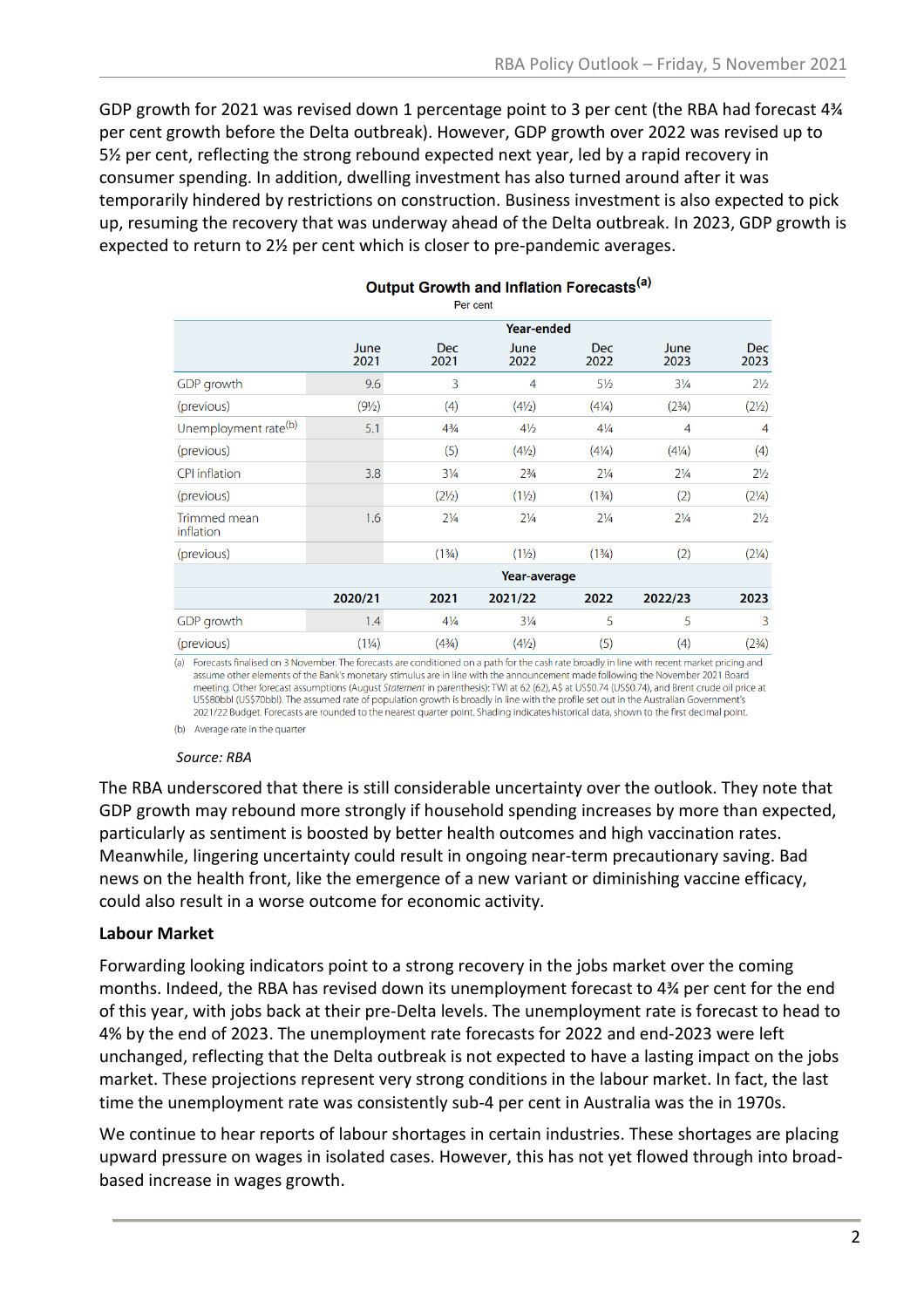Despite the tight labour market, the RBA still expects the pick up in wages growth to be gradual. Wages growth is forecast to hit 2¼ per cent by the year of this year (unchanged from the August SoMP) and reach 3 per cent at the end of 2023 (up from 2¾ per cent previously). Importantly, the RBA has flagged it believes around 3 per cent is the level of wages growth needed to drive underlying inflation sustainably into the target band. Wages growth has not had a 3-handle since 2013.

## **Inflation**

The RBA conceded that inflation has picked up faster than it anticipated. The forecasts for trimmed mean inflation – which strips out volatile price movements and is a key focus for the RBA – were revised up accordingly. The RBA expects the metric will reach 2¼ per cent by the end of this year (up from 1¾ per cent). Interestingly, the RBA has forecast inflation will hold at that level until the end of 2023 when it is forecast to tick up to 2½ per cent.

The RBA also presents upside and downside scenarios. In the upside scenario, the unemployment declines to around 3¼ per cent and trimmed mean inflation rises to a little above 3 per cent by the end of 2023. Such conditions would clearly suggest a rate hike is necessary by 2023, if not sooner.

### **Monetary Policy Outlook**

The RBA has appropriately dropped its guidance that the cash rate will not be raised until 2024, setting up for an earlier hike. However, the central bank has pushed back against the notion of hikes in 2022 and stressed they are prepared to be "patient". The market is pricing the first rate hike around the middle of next year.

The SoMP waters down previous language to flag the first rate hike "could" come in 2024 while acknowledging there are "plausible scenarios" where a cash rate increase in 2023 could be warranted.

Some would argue that the RBA's inflation forecasts are too subdued, particularly in the context of global supply chain disruptions, which are unlikely to abate for the next 12 months, and elevated energy prices. There is a risk that some of this 'temporary' uplift in inflationary pressures becomes permanent. Indeed, it is a bold assumption that underlying inflation effectively will not increase between now and the end of 2023. We expect trimmed mean inflation will be approaching the upper end of the 2–3% target band by the end of 2022.

All this considered, we remain comfortable with our long-held view that the tightening cycle will commence in early 2023, although would not rule out the possibility of an earlier move.

> **Matthew Bunny, Economist** Ph: (02) 8254 0023